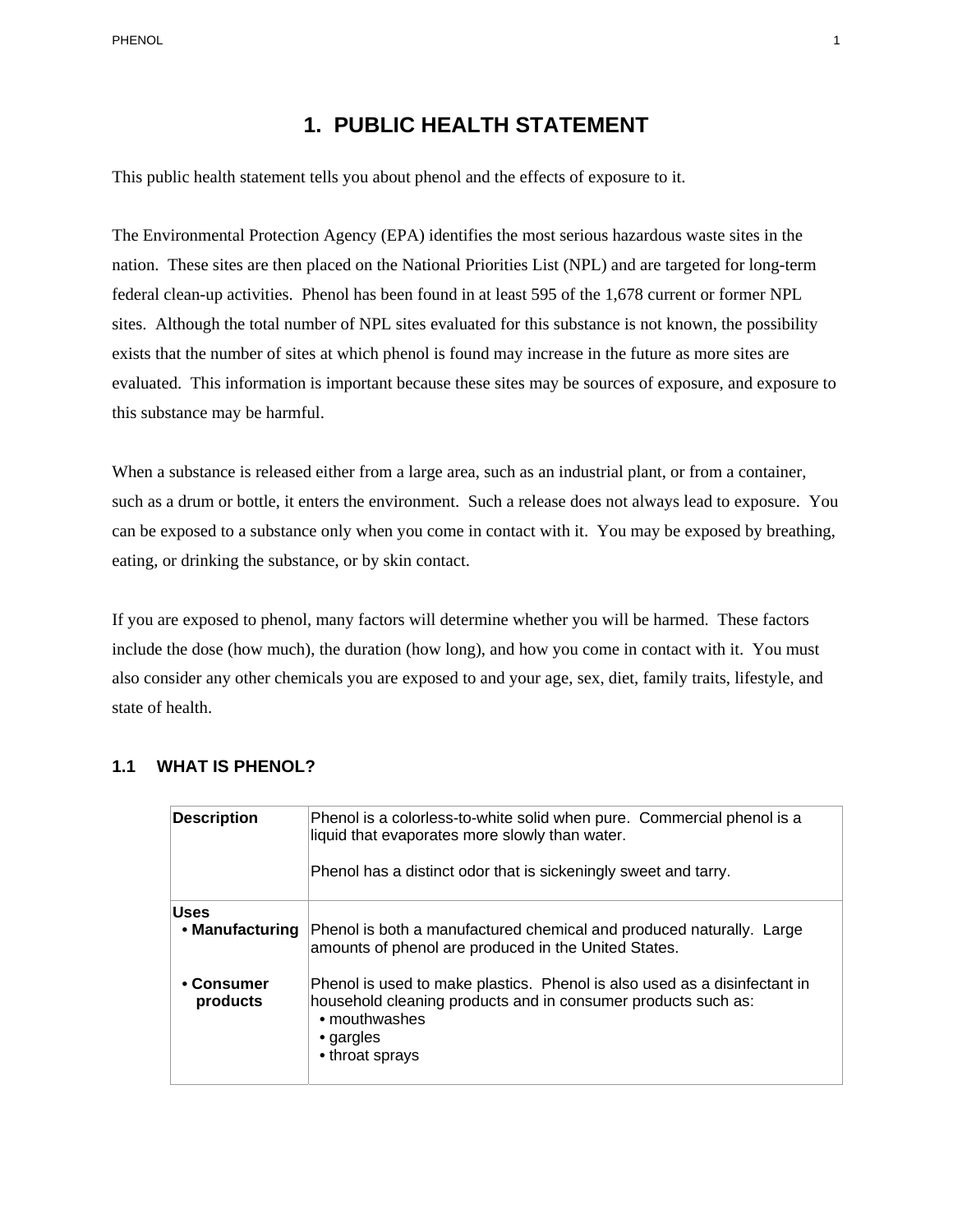For more information on the physical and chemical properties of phenol, and its production, disposal and use, see Chapters 4 and 5.

## **1.2 WHAT HAPPENS TO PHENOL WHEN IT ENTERS THE ENVIRONMENT?**

| <b>Sources</b>             | Phenol can be found in air and water after release from the manufacture, use,<br>and disposal of products containing phenol. Phenol in soil is likely to move to<br>groundwater. |
|----------------------------|----------------------------------------------------------------------------------------------------------------------------------------------------------------------------------|
| <b>Break down</b><br>• Air | Phenol is quickly broken down in the air, usually within 1–2 days.                                                                                                               |
| • Water                    | Phenol may persist in water for a week or more.                                                                                                                                  |
| • Soil                     | Phenol that remains in soil may be broken down by bacteria or other<br>microorganisms.                                                                                           |

For more information on phenol in the environment, see Chapter 6.

# **1.3 HOW MIGHT I BE EXPOSED TO PHENOL?**

| Air                   | The primary way you can be exposed to phenol is by breathing air<br>containing it. Releases of phenol into the air occur from:<br>• industries using or manufacturing phenol<br>• automobile exhaust<br>• cigarette smoke, and<br>• wood burning<br>Recent data on levels of phenol in air are lacking.                                                                                                                                                                                   |
|-----------------------|-------------------------------------------------------------------------------------------------------------------------------------------------------------------------------------------------------------------------------------------------------------------------------------------------------------------------------------------------------------------------------------------------------------------------------------------------------------------------------------------|
| <b>Water and soil</b> | Phenol has been detected in surface waters, rainwater, sediments, drinking<br>water, groundwater, industrial and urban runoff, and at hazardous waste<br>sites. Phenol in soil is likely to move to groundwater.                                                                                                                                                                                                                                                                          |
| Workplace             | Workers in the following industries may be exposed to phenol:<br>• petroleum industry<br>• manufacture of nylon, epoxy resins and polycarbonates, herbicides, wood<br>preservatives, hydraulic fluids, heavy-duty surfactants, lube-oil additives,<br>tank linings and coatings, and intermediates for plasticizers and other<br>specialty chemicals<br>Exposure occurs through breathing and dermal contact with contaminated<br>air or by skin contact with products containing phenol. |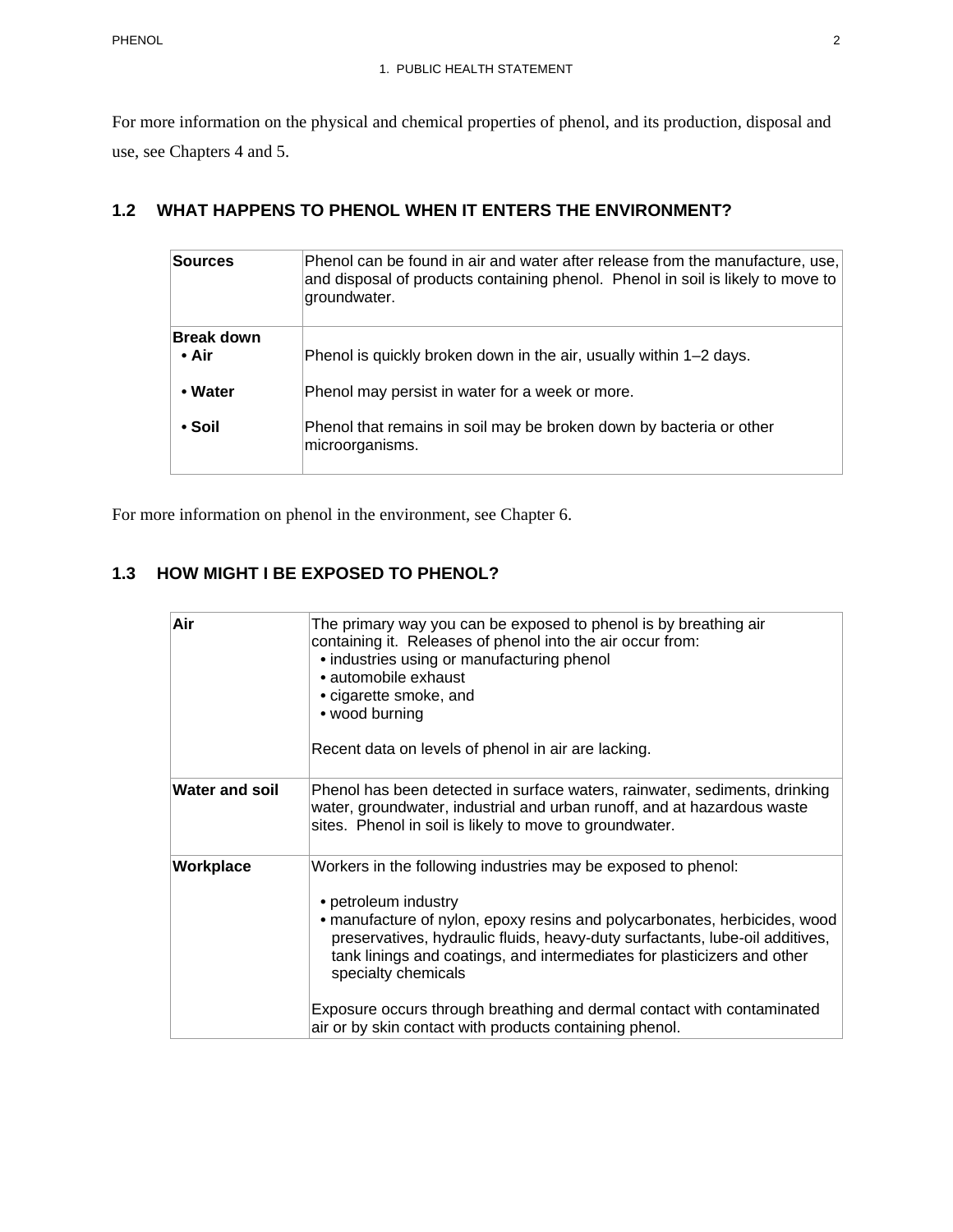| Food                        | Low levels of phenol have been found in foods such as smoked summer<br>sausage, smoked pork belly, mountain cheese, fried bacon, fried chicken,<br>and black fermented tea. |
|-----------------------------|-----------------------------------------------------------------------------------------------------------------------------------------------------------------------------|
| <b>Consumer</b><br>products | Dermal contact can occur through the use of general disinfectants and<br>ointments containing phenol.                                                                       |
|                             | Ingestion can occur through the use of products such as throat lozenges or<br>sore throat sprays that contain phenol.                                                       |

For more information on human exposure to phenol, see Chapter 6.

# **1.4 HOW CAN PHENOL ENTER AND LEAVE MY BODY?**

| Enter your body  |                                                                                                                                                                     |
|------------------|---------------------------------------------------------------------------------------------------------------------------------------------------------------------|
| • Inhalation     | When you breathe air containing phenol, most of the phenol will rapidly<br>enter your body through your lungs.                                                      |
| • Ingestion      | Phenol in food or water may also rapidly enter your body through the<br>digestive tract.                                                                            |
| • Dermal contact | A significant amount may enter through your skin when you come into<br>contact with phenol vapor, liquid phenol or liquids containing phenol.                       |
| Leave your body  | Once in your body, phenol is transformed into other chemicals called<br>metabolites. Most of these other chemicals leave your body in the urine<br>within few days. |

For more information on how phenol enters and leaves the body, see Chapter 3.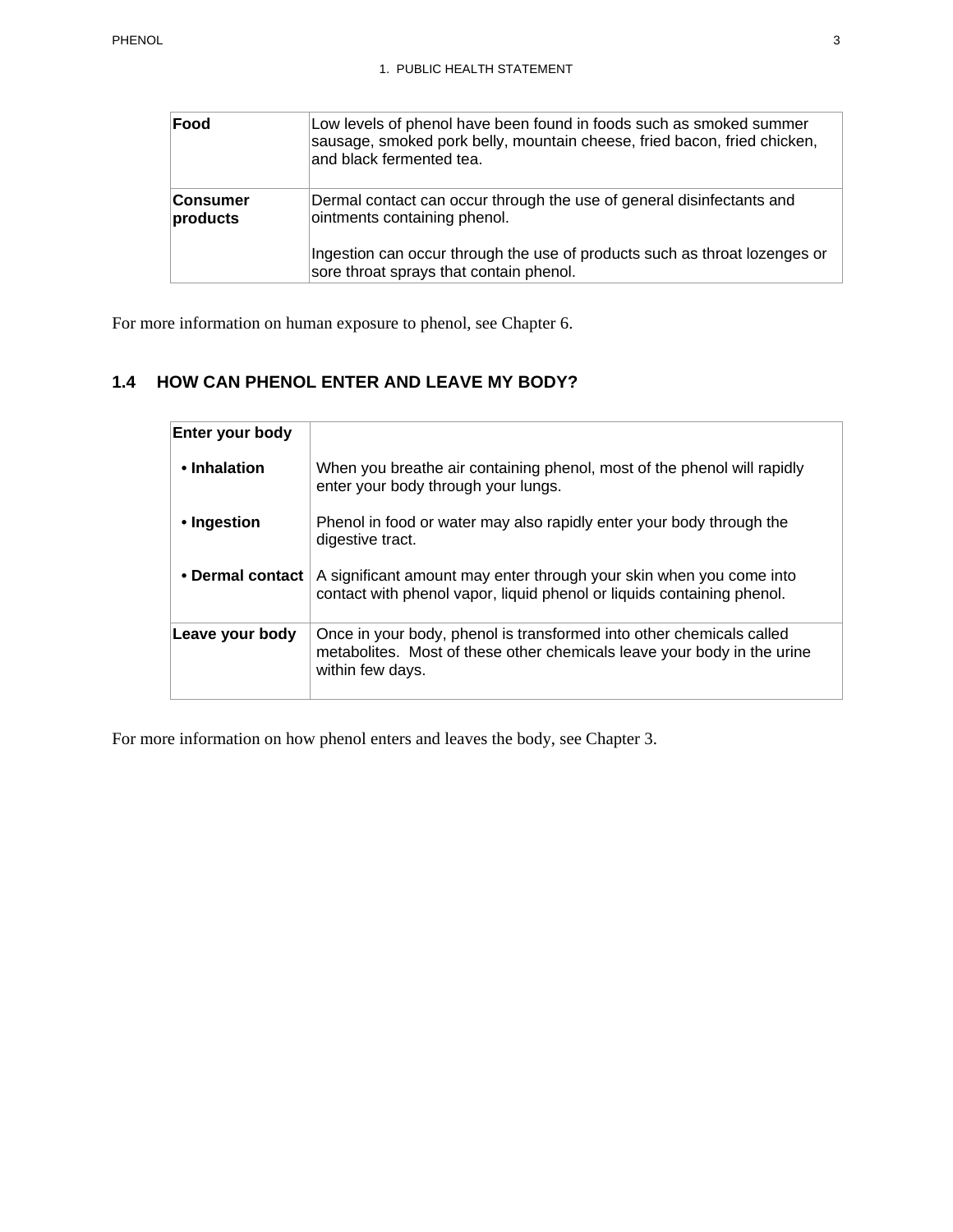## **1.5 HOW CAN PHENOL AFFECT MY HEALTH?**

This section looks at studies concerning potential health effects in animal and human studies.

| <b>Workers</b><br>• Inhalation/<br>dermal | Long-term exposure to phenol at work has been associated with<br>cardiovascular disease, but the workers were also exposed to other<br>chemicals at the same time.                                                                                     |
|-------------------------------------------|--------------------------------------------------------------------------------------------------------------------------------------------------------------------------------------------------------------------------------------------------------|
| General<br>population<br>• Oral           | Ingestion of liquid products containing concentrated phenol can cause<br>serious gastrointestinal damage and even death.                                                                                                                               |
| General<br>population<br>• Dermal         | Application of concentrated phenol to the skin can cause severe skin<br>damage.                                                                                                                                                                        |
| Laboratory<br>animals<br>• Inhalation     | Short-term exposure to high levels of phenol has caused irritation of the<br>respiratory tract and muscle twitching in animals.<br>Longer-term exposure to high levels of phenol caused damaged to the<br>heart, kidneys, liver, and lungs in animals. |
| Laboratory<br>animals<br>• Oral           | Drinking water with extremely high concentrations of phenol has caused<br>muscle tremors, difficulty walking, and death in animals.                                                                                                                    |
| Laboratory<br>animals<br>• Dermal         | Short-term application of phenol to the skin has produced blisters and burns<br>in animals.                                                                                                                                                            |
| Cancer                                    | There is no evidence that phenol causes cancer in humans.<br>The International Agency for Research on Cancer (IARC) and the EPA<br>determined that phenol is not classifiable as to human carcinogenicity.                                             |

Further information on the health effects of phenol in humans and animals can be found in

Chapters 2 and 3.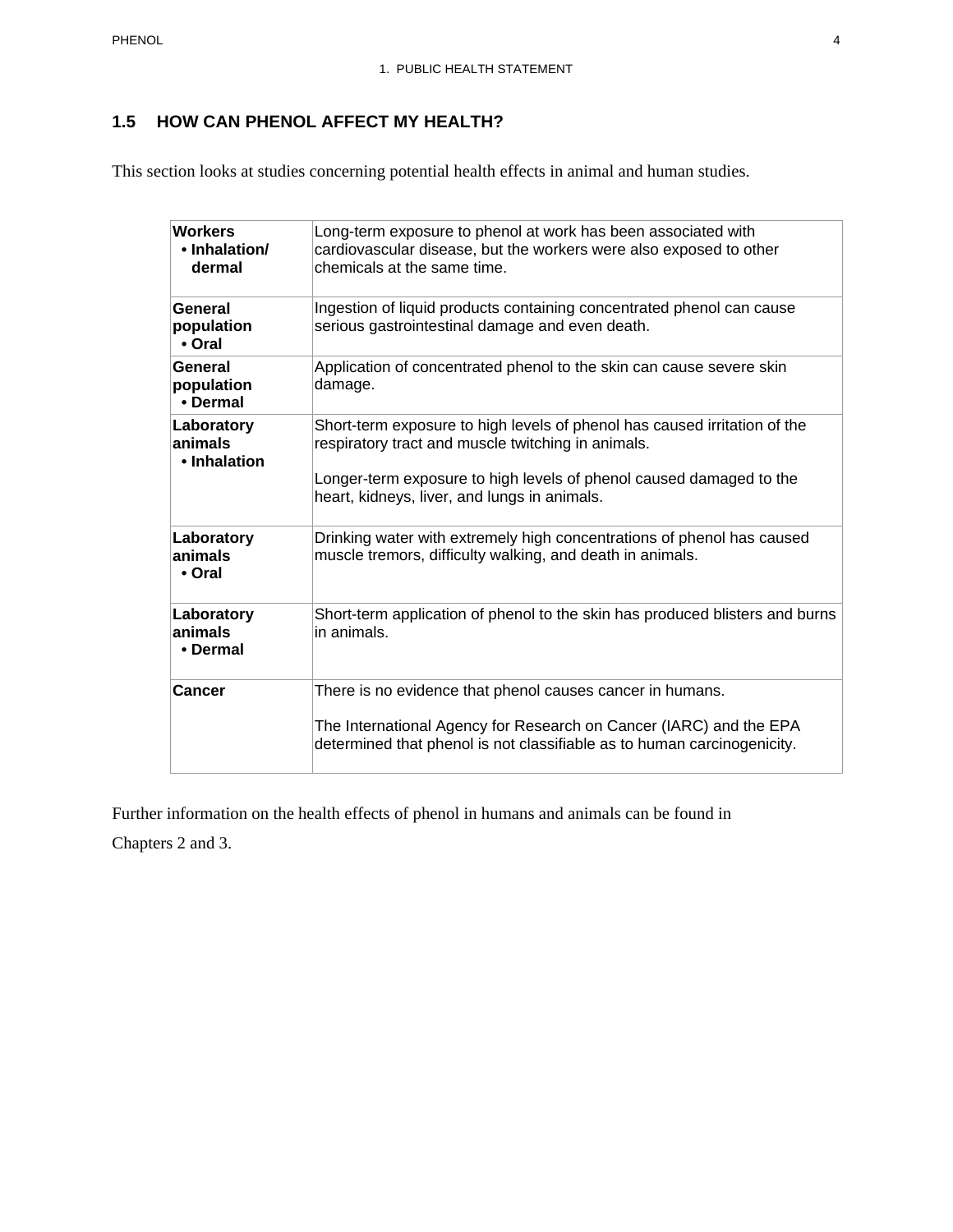## **1.6 HOW CAN PHENOL AFFECT CHILDREN?**

This section discusses potential health effects in humans from exposures during the period from conception to maturity at 18 years of age.

|                      | <b>Effects in children</b> Vomiting and lethargy were the main symptoms observed in children<br>following accidental ingestion of a disinfectant containing phenol. We do not<br>know whether children would be more sensitive than adults to the effects of<br>phenol.                                                 |
|----------------------|-------------------------------------------------------------------------------------------------------------------------------------------------------------------------------------------------------------------------------------------------------------------------------------------------------------------------|
| <b>Birth defects</b> | Two studies of women exposed to phenol and other chemicals during<br>pregnancy did not provide evidence of birth defects.<br>Some birth defects have been observed in animals born to females exposed<br>to phenol during pregnancy. This generally occurred at exposure levels that<br>were also toxic to the mothers. |
| <b>Breast milk</b>   | There is no information on levels of phenol in human breast milk.                                                                                                                                                                                                                                                       |

### **1.7 HOW CAN FAMILIES REDUCE THE RISK OF EXPOSURE TO PHENOL?**

| <b>Tobacco smoke</b>        | Phenol is a component of tobacco smoke. Avoid smoking in enclosed<br>spaces like inside the home or car in order to limit exposure to children and<br>other family members.      |
|-----------------------------|----------------------------------------------------------------------------------------------------------------------------------------------------------------------------------|
| <b>Consumer</b><br>products | Household products and over-the-counter medications containing phenol<br>should be stored out of the reach of young children to prevent accidental<br>poisonings and skin burns. |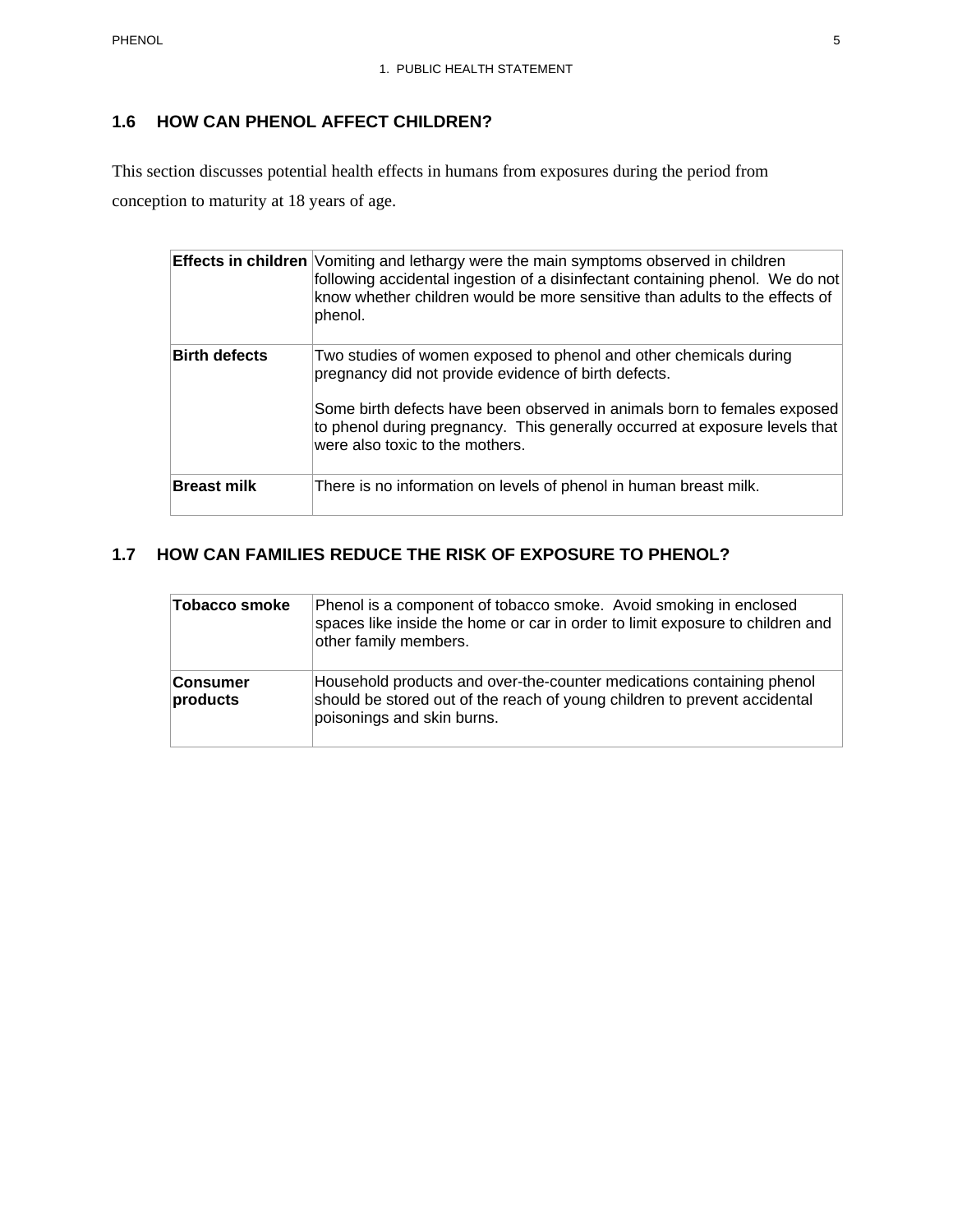#### **1.8 IS THERE A MEDICAL TEST TO DETERMINE WHETHER I HAVE BEEN EXPOSED TO PHENOL?**

| Detecting<br>exposure | Phenol can be measured in blood and urine. Phenol is a normal constituent<br>lof human urine.                                                                    |
|-----------------------|------------------------------------------------------------------------------------------------------------------------------------------------------------------|
| Measuring<br>exposure | A higher-than-normal concentration of phenol in the urine may suggest<br>recent exposure to phenol or to substances that are converted to phenol in<br>the body. |
|                       | The detection of phenol and/or its metabolites in your urine cannot be used<br>to predict the kind of health effects that might develop from that exposure.      |

Information about tests for detecting phenol in the body is given in Chapters 3 and 7.

### **1.9 WHAT RECOMMENDATIONS HAS THE FEDERAL GOVERNMENT MADE TO PROTECT HUMAN HEALTH?**

The federal government develops regulations and recommendations to protect public health. Regulations *can* be enforced by law. The EPA, the Occupational Safety and Health Administration (OSHA), and the Food and Drug Administration (FDA) are some federal agencies that develop regulations for toxic substances. Recommendations provide valuable guidelines to protect public health, but *cannot* be enforced by law. The Agency for Toxic Substances and Disease Registry (ATSDR) and the National Institute for Occupational Safety and Health (NIOSH) are two federal organizations that develop recommendations for toxic substances.

Regulations and recommendations can be expressed as "not-to-exceed" levels. These are levels of a toxic substance in air, water, soil, or food that do not exceed a critical value. This critical value is usually based on levels that affect animals; they are then adjusted to levels that will help protect humans. Sometimes these not-to-exceed levels differ among federal organizations because they used different exposure times (an 8-hour workday or a 24-hour day), different animal studies, or other factors.

Recommendations and regulations are also updated periodically as more information becomes available. For the most current information, check with the federal agency or organization that provides it.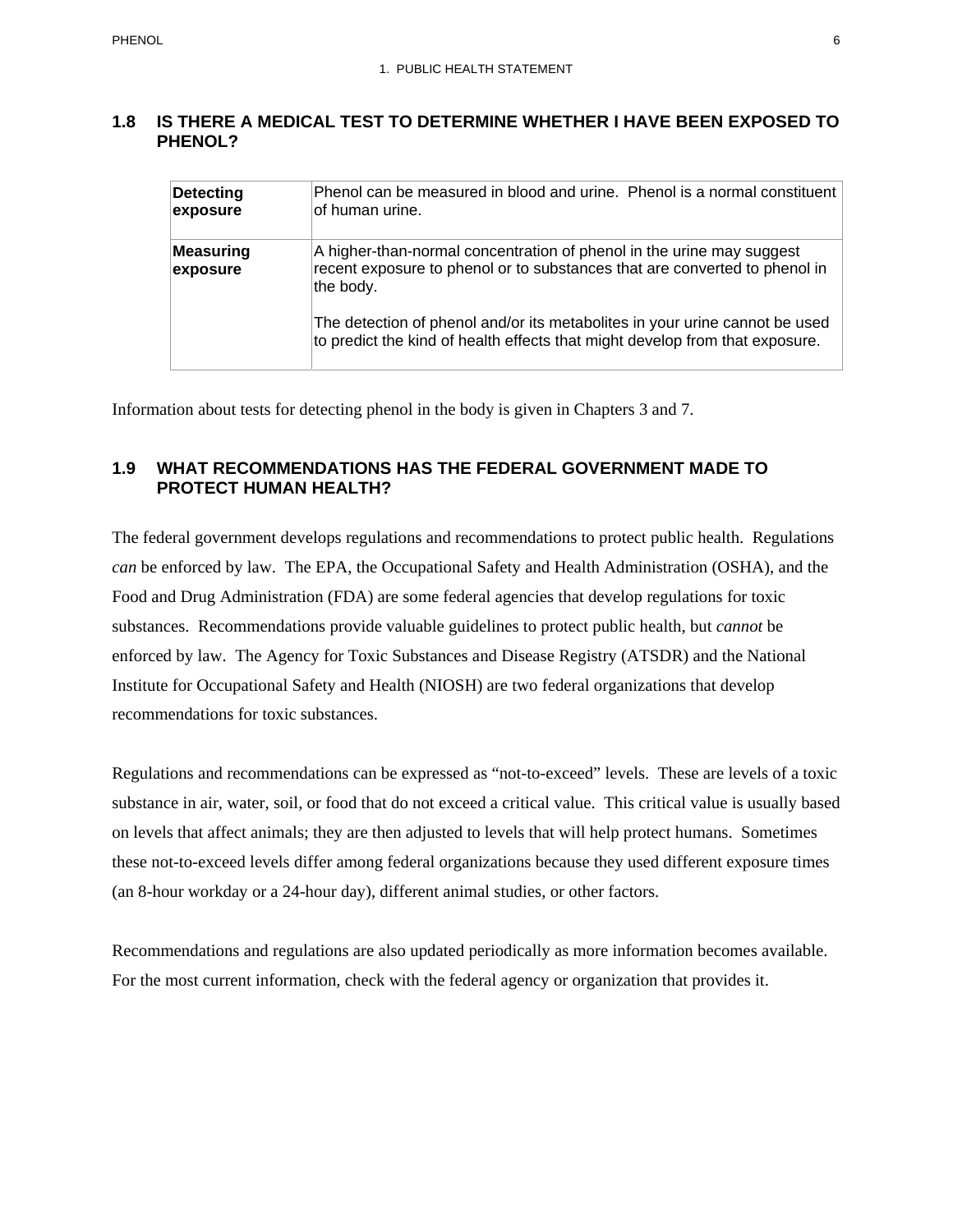Some regulations and recommendations for phenol include the following:

| <b>Drinking water</b> | The EPA has determined that exposure to phenol in drinking water at a<br>concentration of 6 milligrams per liter (mg/L) for up to 10 days is not<br>expected to cause any adverse effects in a child.<br>The EPA has determined that lifetime exposure to 2 mg/L phenol in drinking<br>water is not expected to cause any adverse effects. |
|-----------------------|--------------------------------------------------------------------------------------------------------------------------------------------------------------------------------------------------------------------------------------------------------------------------------------------------------------------------------------------|
| <b>Bottled water</b>  | The FDA has determined that the phenol concentration in bottled drinking<br>water should not exceed 0.001 mg/L.                                                                                                                                                                                                                            |
| Workplace air         | OSHA set a legal limit of 5 parts per million (ppm) phenol in air averaged<br>over an 8-hour work day.                                                                                                                                                                                                                                     |

For more information on regulations and advisories, see Chapter 8.

#### **1.10 WHERE CAN I GET MORE INFORMATION?**

If you have any more questions or concerns, please contact your community or state health or environmental quality department, or contact ATSDR at the address and phone number below.

ATSDR can also tell you the location of occupational and environmental health clinics. These clinics specialize in recognizing, evaluating, and treating illnesses that result from exposure to hazardous substances.

Toxicological profiles are also available on-line at www.atsdr.cdc.gov and on CD-ROM. You may request a copy of the ATSDR ToxProfiles<sup>TM</sup> CD-ROM by calling the toll-free information and technical assistance number at 1-800-CDCINFO (1-800-232-4636), by e-mail at cdcinfo@cdc.gov, or by writing to:

> Agency for Toxic Substances and Disease Registry Division of Toxicology and Environmental Medicine 1600 Clifton Road NE Mailstop F-32 Atlanta, GA 30333 Fax: 1-770-488-4178